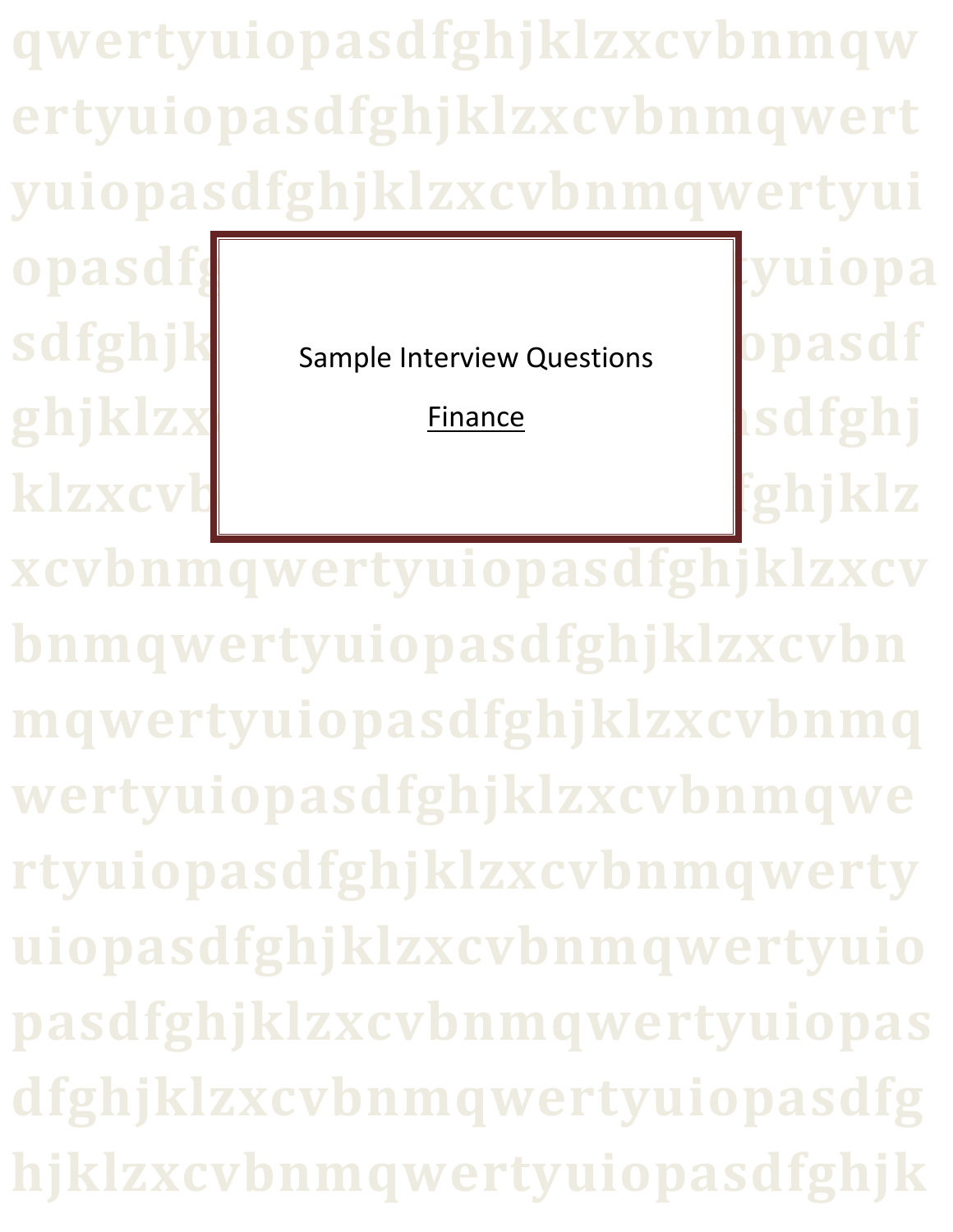# **General Interview Questions**

- 1. Tell me about yourself?
- 2. Why did you leave your last job?
- 3. What is your greatest weakness?
- 4. What experience do you have in Finance field?
- 5. What have you done to improve your Finance knowledge in the last year?
- 6. What have you learned from mistakes on the Finance job?
- 7. What made you choose to apply to Finance…position?
- 8. What are top 3 knowledge/top 3 skills for Finance…position?

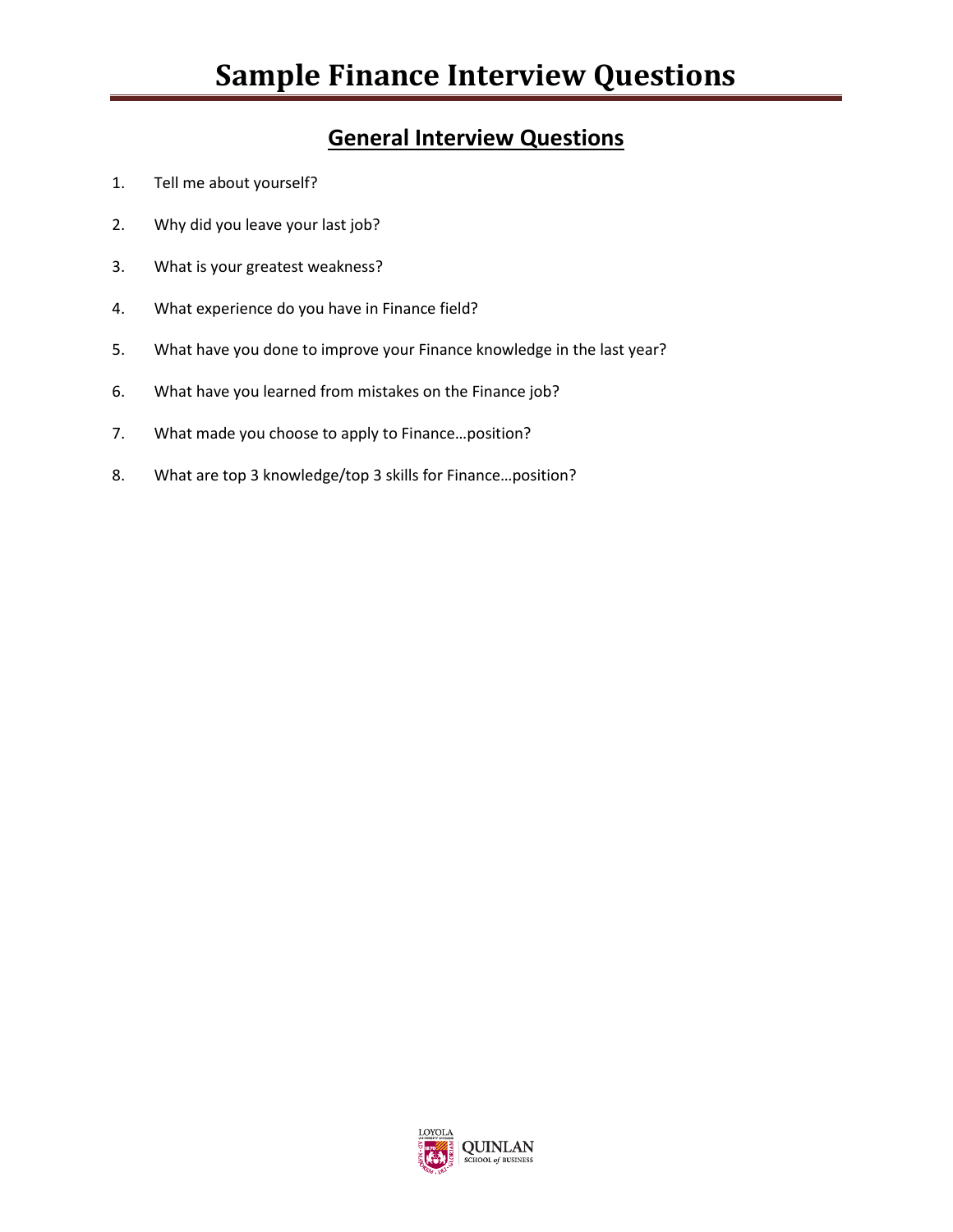# **Stock Management Interview Questions**

- 1. Describe the finance functions within a company and where you see yourself fitting.
- 2. What's a Price/Earning (P/E) ratio and how do you use it?
- 3. What if 2 companies have the same value of P/E ratios, which company does you think is better?
- 4. How would you explain net present value to non-finance major?
- 5. What is our company's stock price? How would you forecast the future stock price for next year?

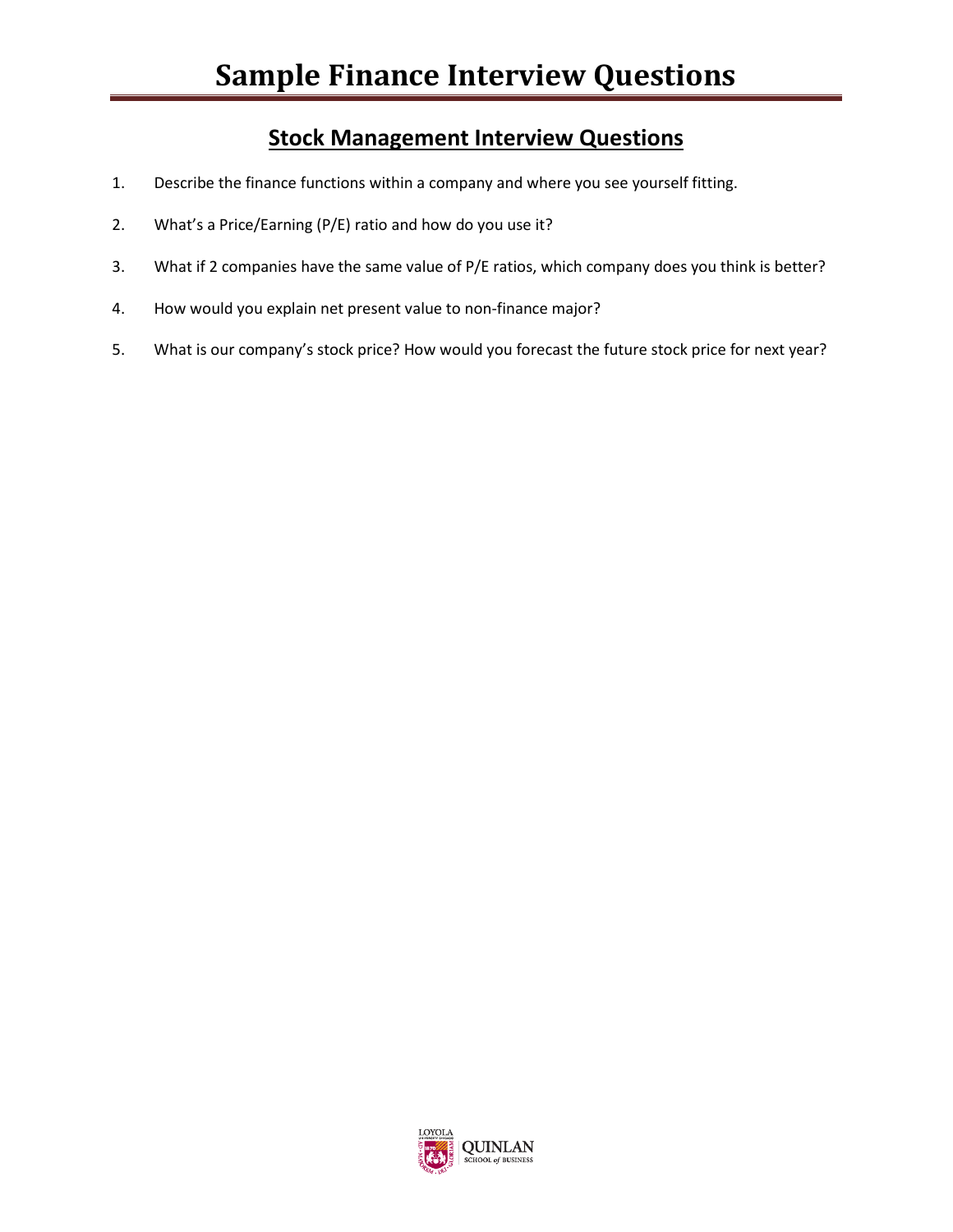#### **General Finance Interview Questions**

- 1. Can you describe a recent situation in which you accomplished an important objective in a brief period of time?
- 2. How do you take challenges?
- 3. Are you willing to work in shifts?
- 4. What is the thing you like the most in the world? Why?
- 5. What is the thing you dislike the most in the world? Why?
- 6. What does success mean to you?
- 7. What major factors drive mergers and acquisitions?
- 8. What is goodwill? How does it affect net income?
- 9. What is working capital?
- 10. What are deferred taxes?

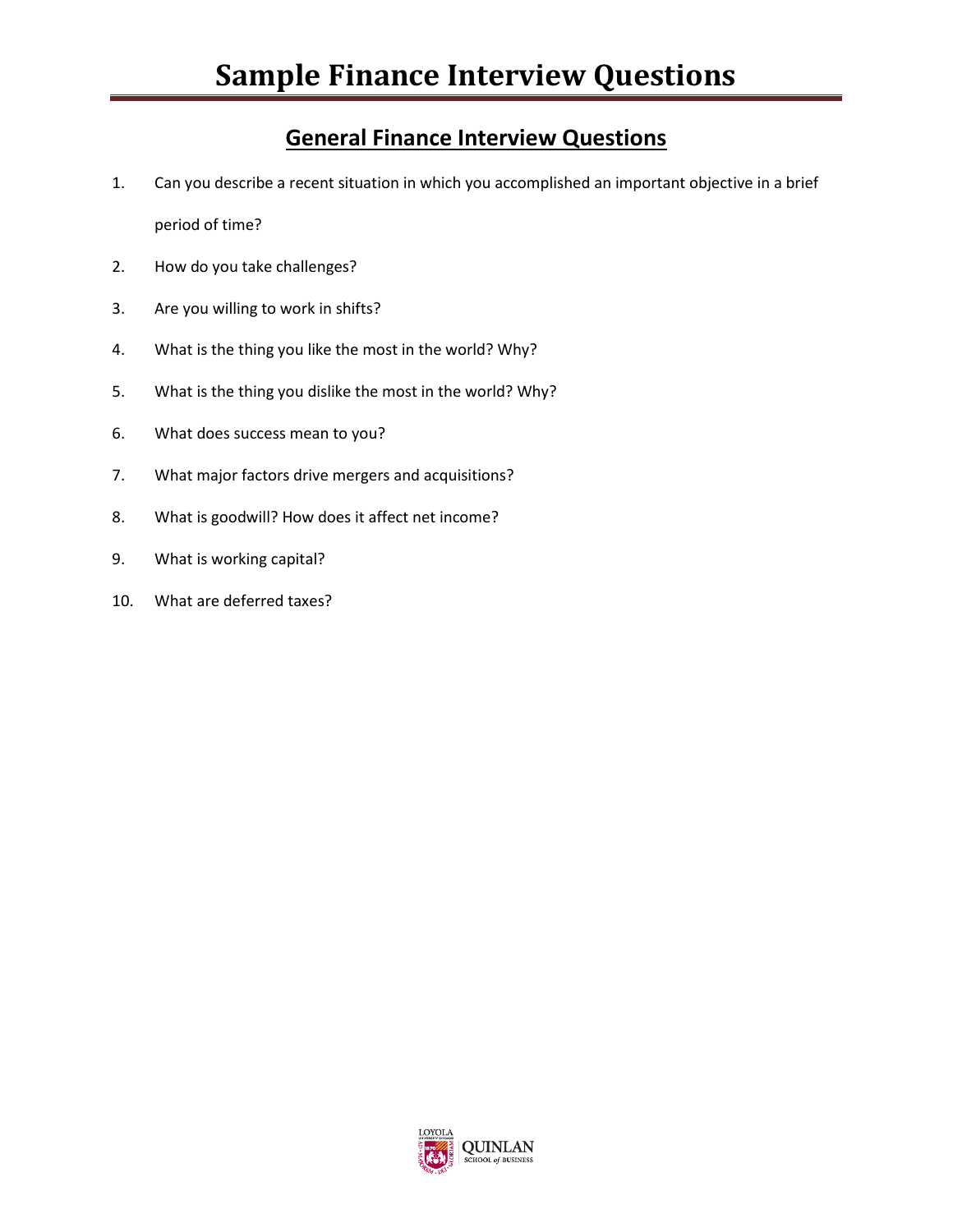# **Audit Interview Questions**

- 1. What the procedures or process involved in the preparation for the audit?
- 2. What is Web Audit?
- 3. What are the different types of internal audit?
- 4. What is the difference between an internal audit and the annual external audit?
- 5. What is Internal Audit?
- 6. What is meant by Single Audit process?

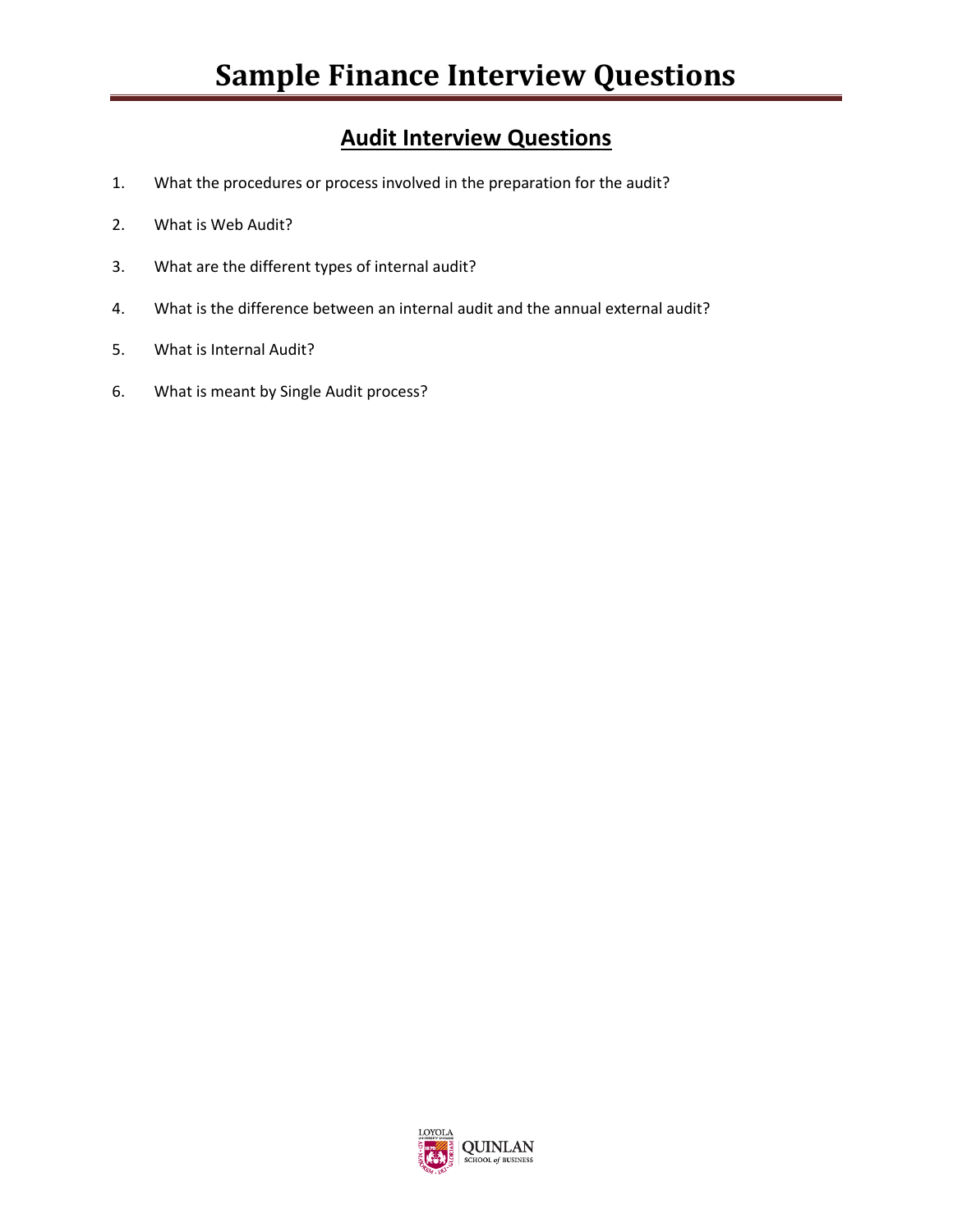## **Financial Analyst Interview Questions**

- 1. How do you manage the online finance operations and describe the method to prepare a report?
- 2. What are the significant profile responsibilities of a finance analyst?
- 3. Describe a situation where you did a mistake in an important report and realized it after the submission of report?
- 4. Tell us a situation which is the best example for your ability to handle conflicts and issues?
- 5. What skills should a financial analyst possess?
- 6. If you are selected when would you like to join?
- 7. What are your academic qualifications? Name the institution from where you have done your post-graduation?
- 8. How do you rate your computer skills?
- 9. Why did you resign from your previous job? How long have you been working with your previous organization?
- 10. Do you think you're able to handle the work load of this job? How do you deal with stressful circumstances?
- 11. What stimulates you to join this field?

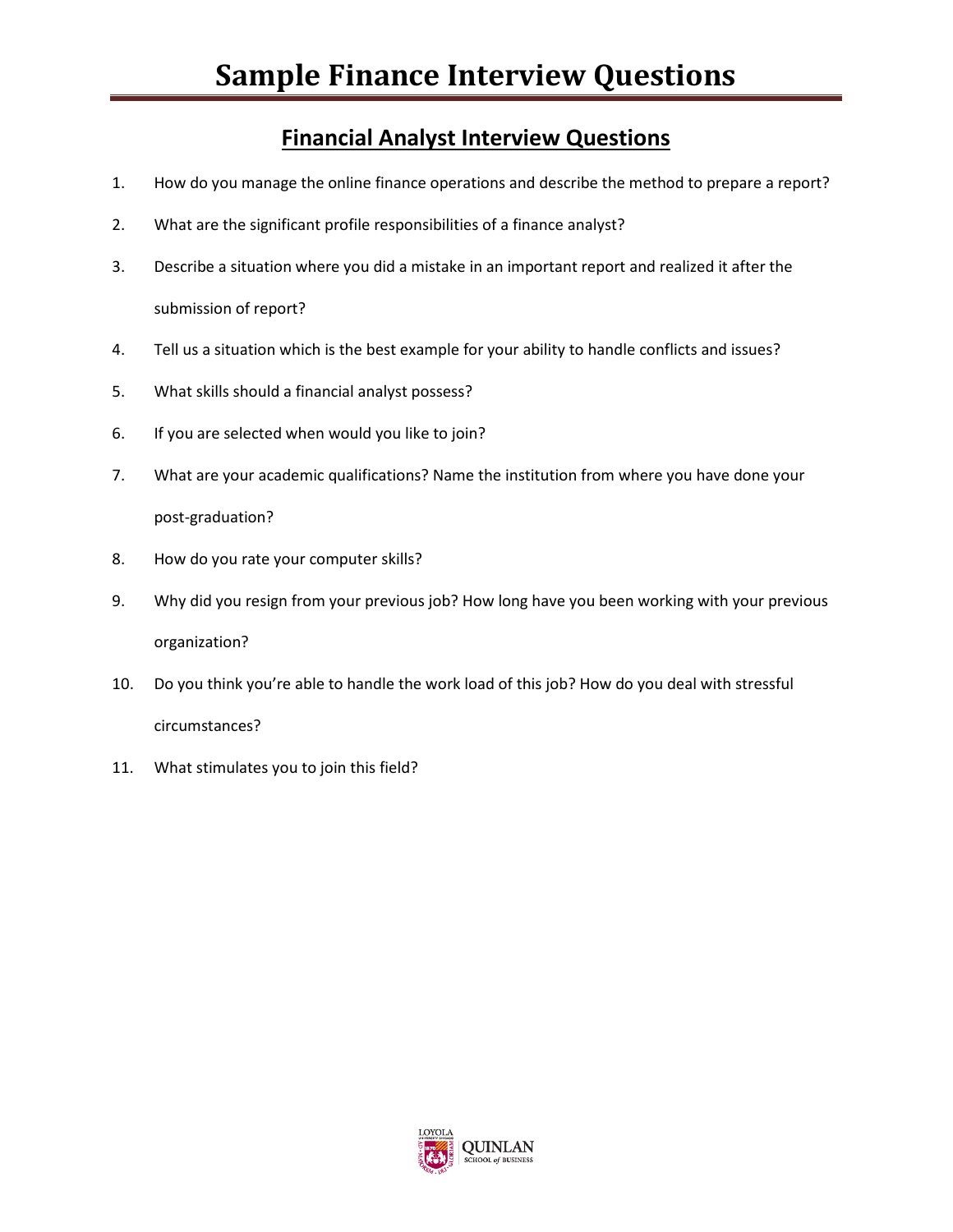#### **Financial Controller Interview Questions**

- 1. As our Financial Controller you will be leading a team of direct reports and other financial professionals.
- 2. Tell us a time when you worked well with external auditors, audit committee and Board of Directors. Also, describe a situation when it was difficult to build rapport with these groups?
- 3. What is your experience is preparing and presenting financial information for quarterly and annual reports? What were some of the complexities of the report?
- 4. Describe your day to day activities as a Corporate Controller?
- 5. How you manage the accounting operations including the review of journal entries, payroll, accounts payable, accounts receivable and statutory reporting?
- 6. What process do you use to ensure accuracy?
- 7. What is the largest group you have managed?
- 8. What tools and processes do you take to prepare, analyze and present monthly, quarterly and annual operating results for each department? How is your data collected
- 9. Describe the company you worked for and how many employees worked there?
- 10. When working on a project, describe a time when you provided strategic analysis as required to drive improved decision making. What was the situation? How did you come up with your resolutions?
- 11. What steps do you take to establish and monitor internal controls to ensure that accounting activities are in accordance with established legal regulatory and company policies and procedures?

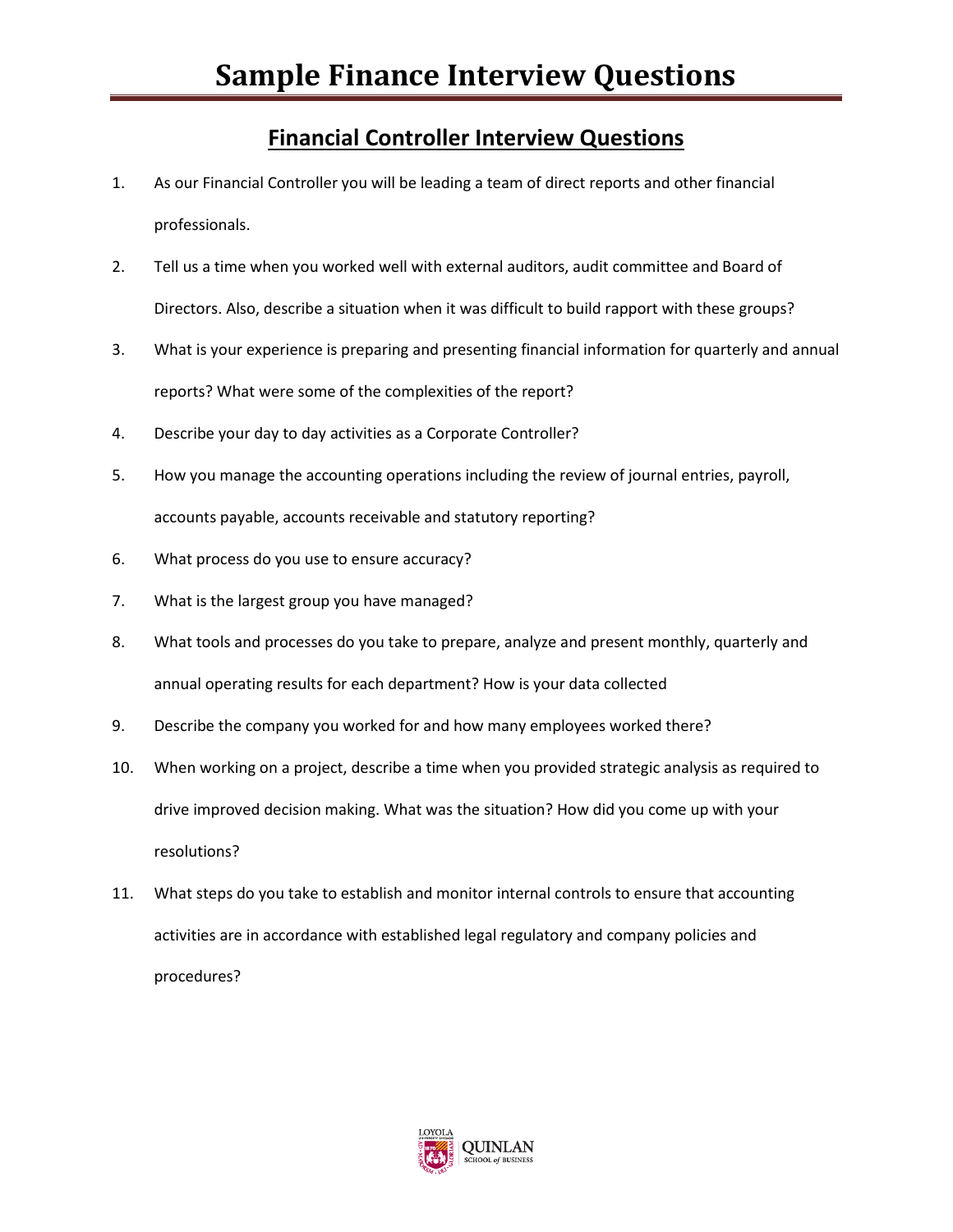#### **Corporate Finance Interview Questions**

- 1. What happens to a company's equity when assets rise \$1 million and liabilities fall \$2million?
- 2. What does it mean when cash flow from operations on a company's cash flow statement is negative? Is this bad news? If so, is it dangerous?
- 3. Suppose that you constructed a pro forma balance sheet for a company and the estimate for external funding required was negative. How would you interpret this result?
- 4. How will a decrease in financial leverage affect a company's cost of equity capital, if at all? How will it affect a company's equity beta?
- 5. If you want to assess the health of a company and you could choose between looking at 3 years of income statements or 3 years of balance sheets, which would you choose and why?
- 6. What are some reasons why a company might tap the high yield market?
- 7. Finance managers today face many challenges in governance and reporting as a result of recent legislation and events. Given what you know about these recent news events and legislation, what difficulties do you think finance managers are dealing with today?
- 8. What could a company do with excess cash on the balance sheet?
- 9. What's the difference between IRR, NPV and Payback?
- 10. What are the impacts on earnings if a company builds a new factory using debt? Operating lease? Capital lease? Cash?
- 11. Why would a company repurchase its own stock? What signals (positive & negative) does this send to the market?
- 12. When would you take a project with a negative NPV?
- 13. What is Sarbanes Oxley and what are the implications?
- 14. Why might a company choose debt over equity financing, or vice versa?
- 15. What are the ways a company can manipulate cash flows?

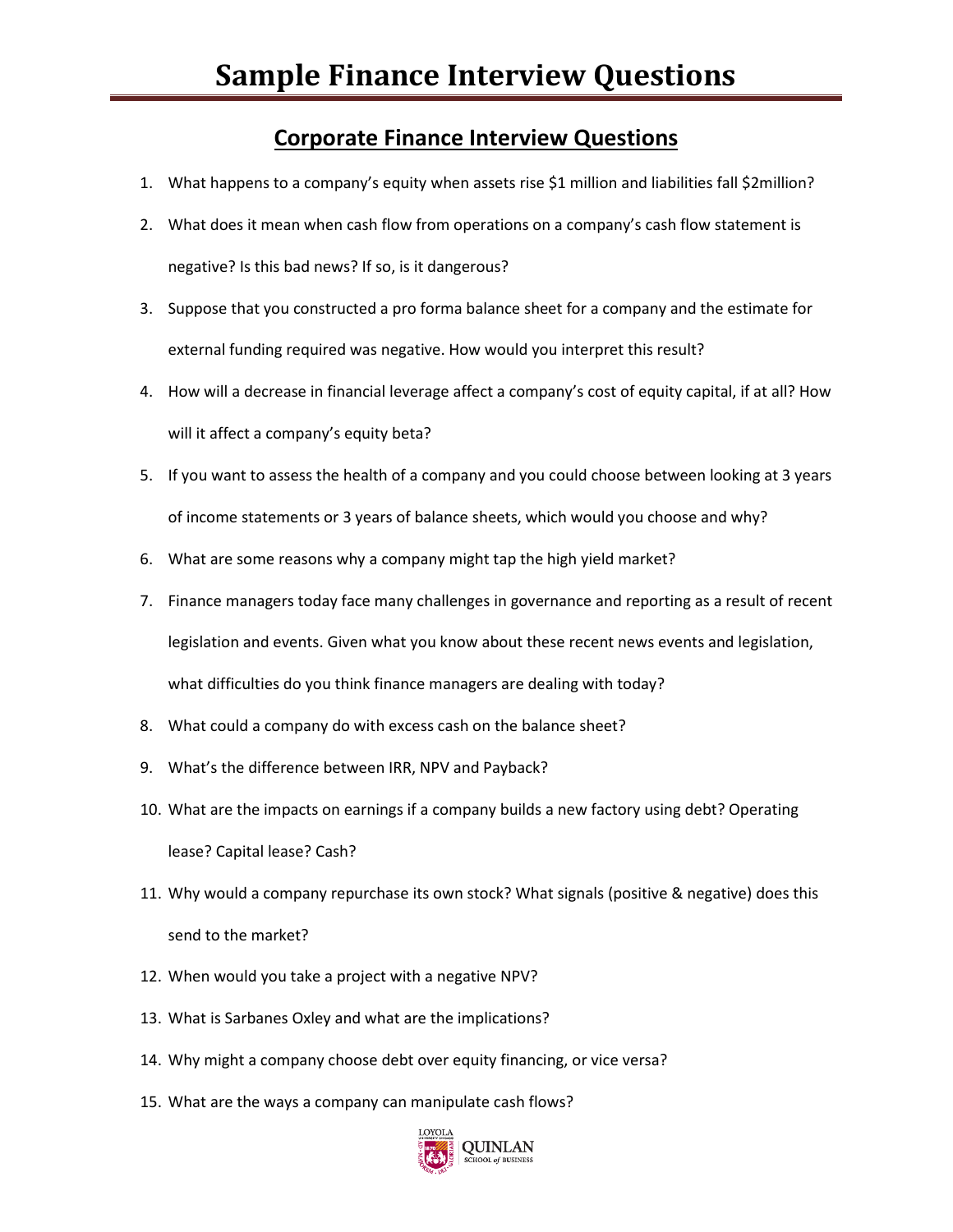- 16. What are the primary causes of bankruptcy and what are the options available to a company?
- 17. Let's say that I have a bond with a 5% coupon. What happens to the market price when the prevailing interest rates rise to 8%? How are the coupons affected?
- 18. Which corporate bond would have a higher coupon, an AAA or a BBB? What are the annual payments received by the owner of a five year zero coupon bonds?
- 19. Would you rather have \$\_\_\_ today or \$1 a day for the rest of your life? How would you go about valuing this amount?

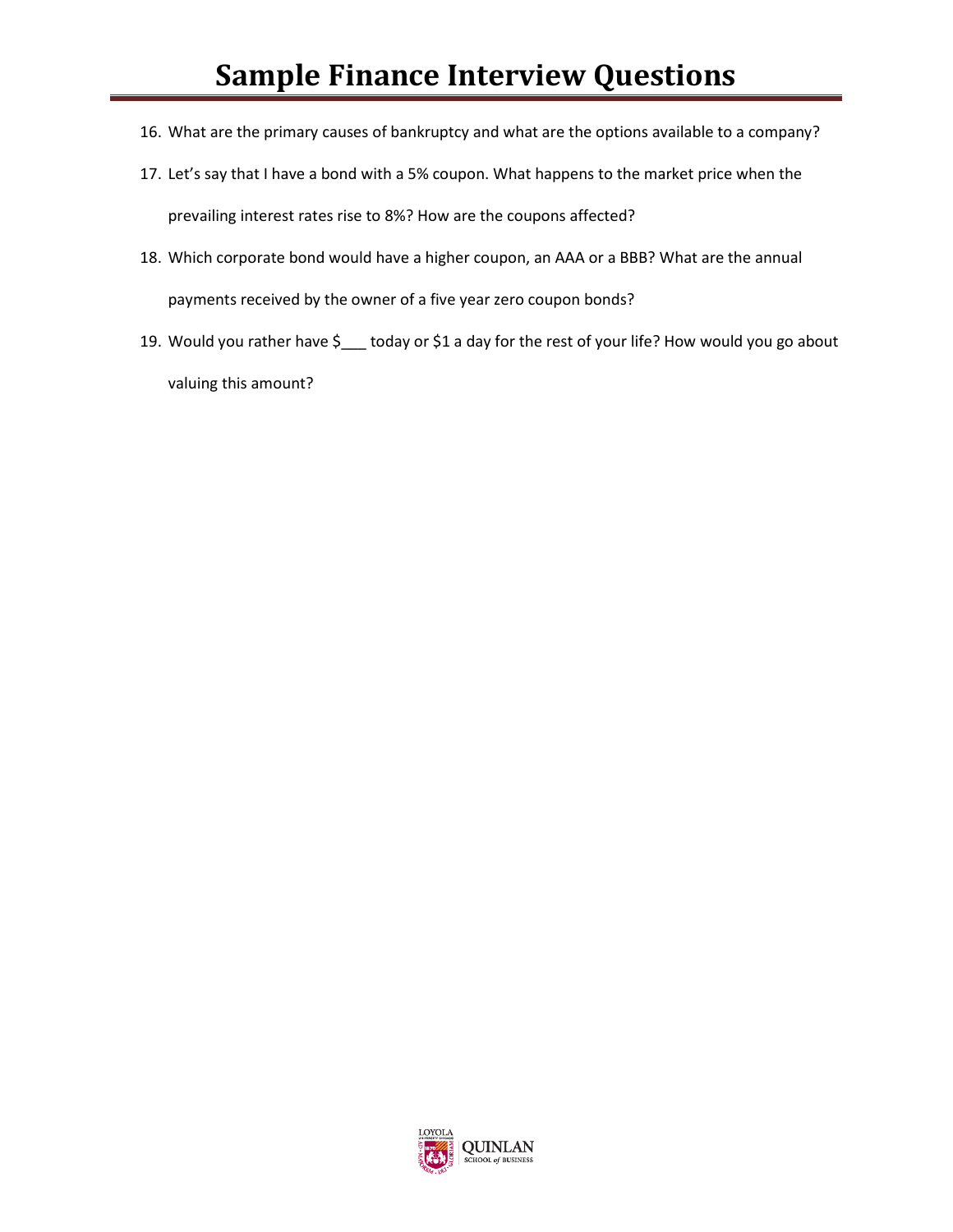#### **Mergers & Acquisitions Interview Questions**

- 1. What do you think of Ben Bernanke and how is he likely to differ from Greenspan?
- 2. What do you think of the economy and interest rates?
- 3. What is LIBOR? How is it often used?
- 4. What does the yield curve currently look like, and what does that mean?
- 5. What happened in the markets during the past 3 months?
- 6. Do you read the Wall Street Journal every day? What is on today's front page?
- 7. What sources of information would you use to analyze a company?
- 8. What are the factors that affect option pricing? Explain put-call parity.
- 9. If the stock market in the United States is efficient, how do you explain the fact that some people make very high returns?
- 10. Would it be more difficult to reconcile very high returns with efficient markets if the same people made extraordinary returns year after year?
- 11. Why would two companies merge? What major factors drive mergers and acquisitions?
- 12. What's the difference between I-banking and Private Equity?
- 13. Would you make an offer to buy a company at its current stock price?
- 14. If a company with a P/E of 20 acquires a company with a P/E of 15 with stock, is the transaction accretive or dilutive?
- 15. What is the difference between a stock purchase and an asset purchase?
- 16. What are the major differences between purchase and pooling accounting?
- 17. What is the current state of both methods of accounting?
- 18. What are some common anti-takeover tactics?
- 19. Would you pay more for an asset/company with a tax basis of 100 or a tax basis of 0? Why?
- 20. Macroeconomics/ Capital Markets/ Investment Theory?

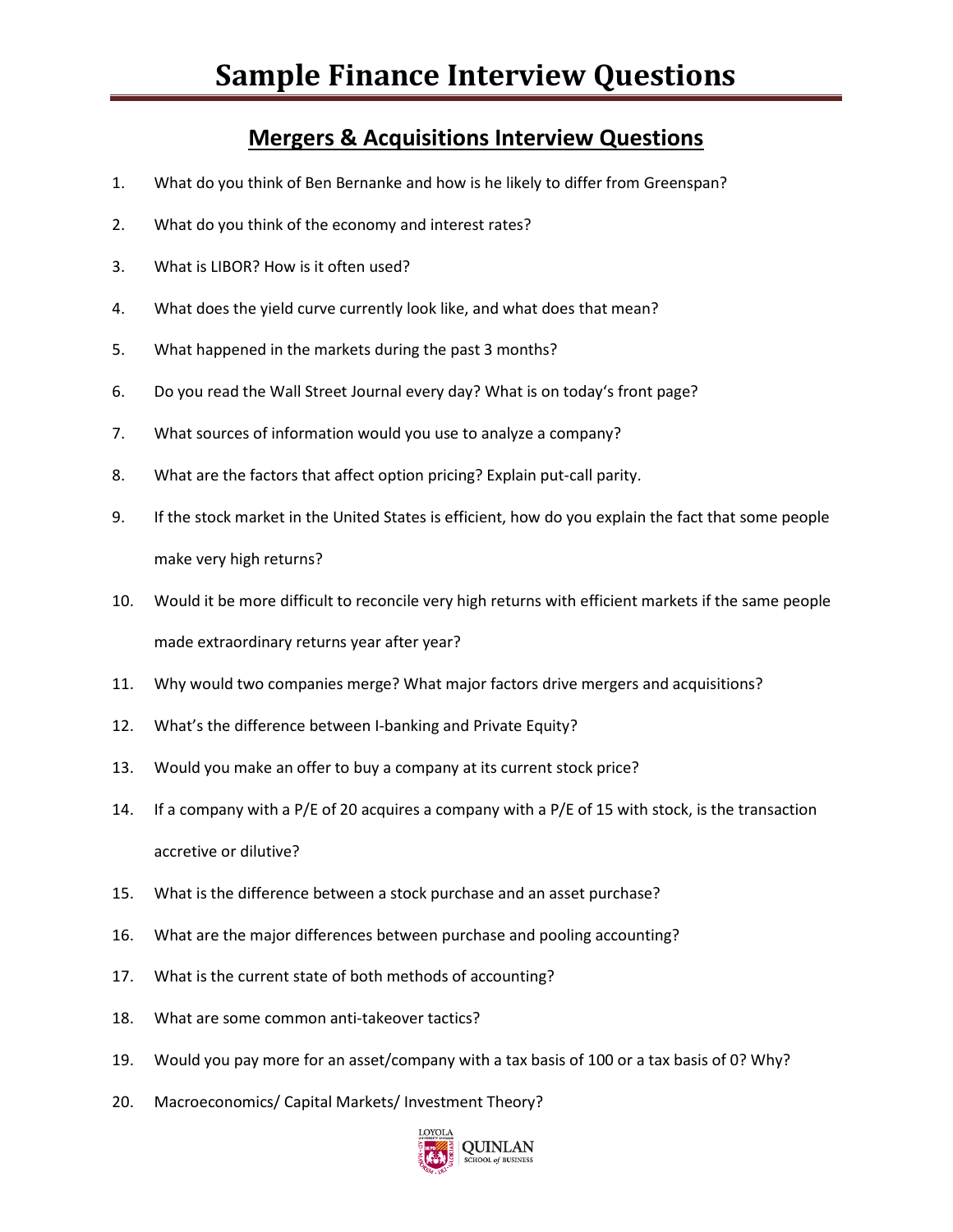- 21. Where do you think interest rates will be 1 year from now?
- 22. Who is Alan Greenspan and what does he do?